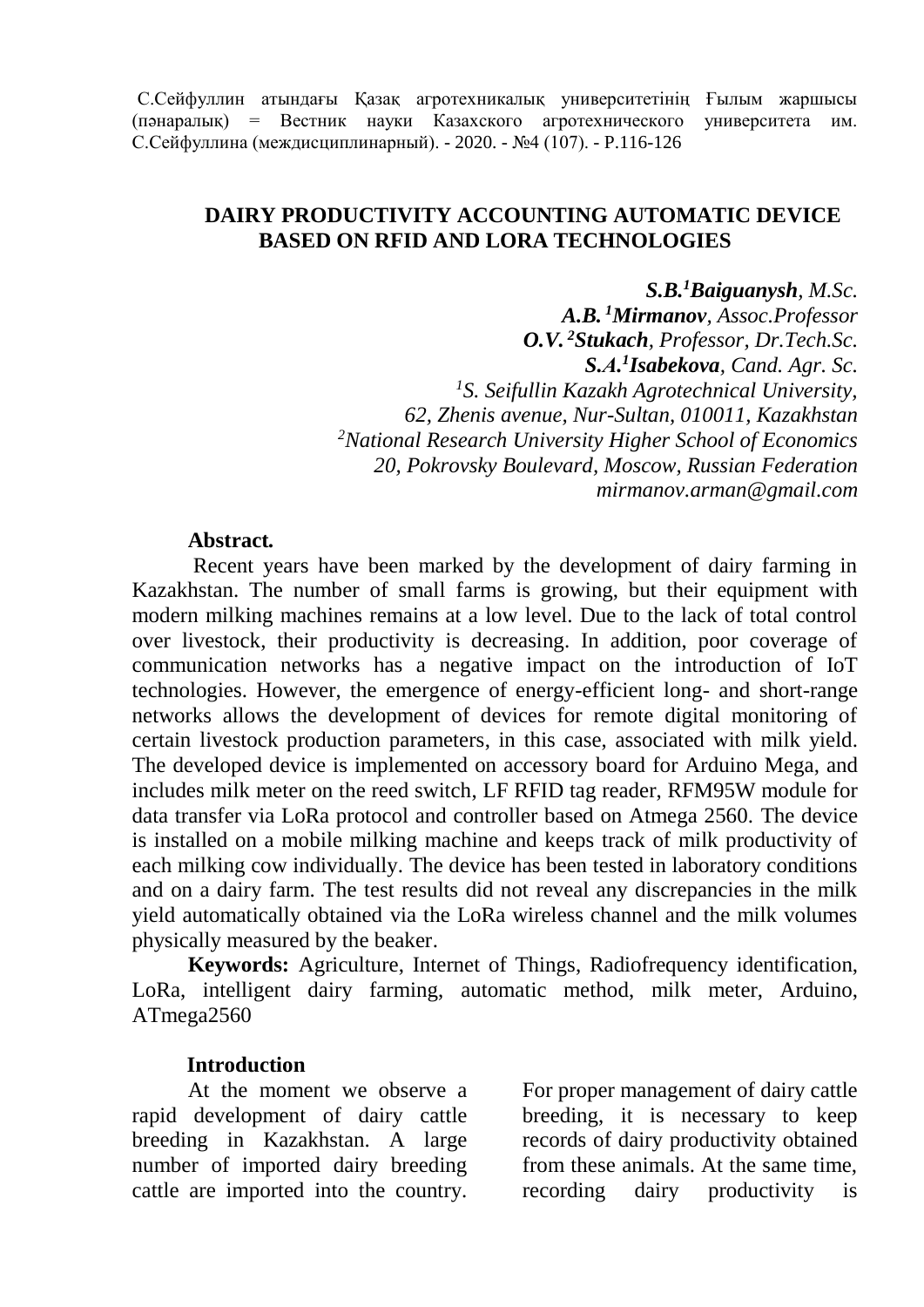important for both breeding and nonbreeding farms [1].

In Kazakhstan, dairy farms with developed infrastructure, i.e. those with computerized milking parlors, occupy only 15% of the total volume of farms, while the remaining 85% use milking in milk pipelines or mobile barrels, as they use tied maintenance in winter and pasture in summer [2]. Dairy cows' milk productivity is estimated in 305 days of lactation, the recording is possible only when performing control milking [3].

Small farms often do not carry out control milking because this procedure is labor-intensive and the assessment of milk productivity is done conditionally. With the rapid growth of digital technology, the widespread adoption of elements of the Internet of Things (IoT) is taking place [4]. The agricultural sector of Kazakhstan is also being improved, but this is mainly characteristic of large agricultural units, the situation is not the same for small farms. Smallsized farms located in rural remote areas are experiencing great difficulties with the availability of full coverage by communication networks,

# **Materials and research methods**

The proposed solution was related to agro-industrial IoT, to provide remote digital monitoring of parameters related to milk yield. Two wireless communication technologies RFID and LoRa were used in the system of the device under development [8, 9].

The developed universal equipment for automatic recording of and as a result of the limited autonomy of radio frequency modules.

The analysis of dairy farming shows certain tendencies for the development of technics for automation and robotization of technological processes [5, 6]. The first is the development of system solutions, which connect all elements of machines complex on the farm in a single whole. It allows to control technological chains in an automatic mode with optimum parameters and taking into account information interrelations of system parts. The second is to improve the design of individual technical means, units and assemblies to improve their functional and technical and technological capabilities. Already today, there are certain achievements in both directions. However, for small farms, expensive solutions such as a robotic "Herringbone parlors" will be illogical [7]. Here, an inexpensive mobile device with automatic data collection system is required.

In this regard, the purpose of our work was to develop an experimental sample (model) of universal equipment for automatic recording of milk productivity.

milk productivity made it possible to measure and record milk yield of individual cows during each milking. This will enable farmers using mobile milking machines to have real-time and strategic data on individual cow productivity [10].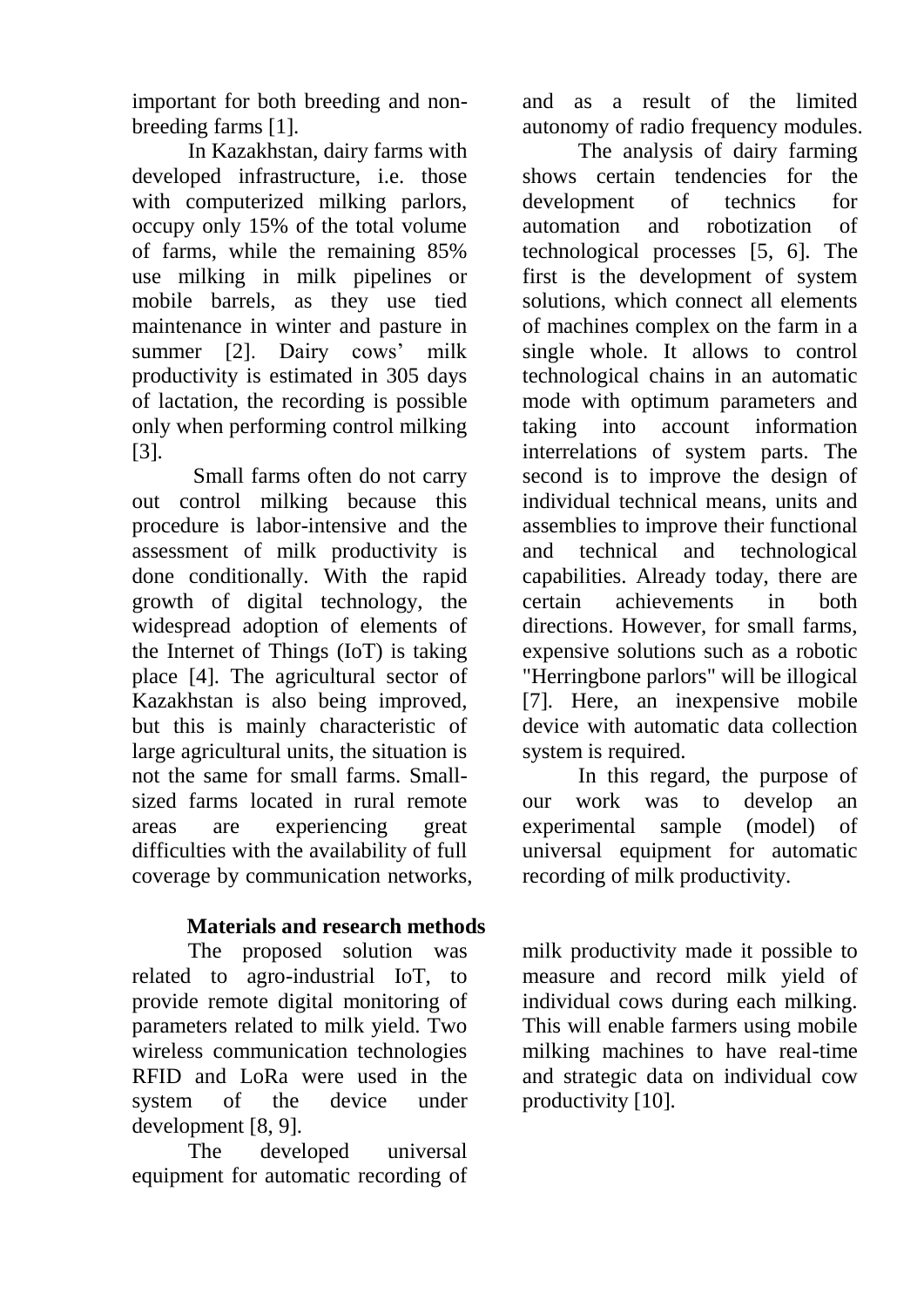

Figure 1 - General structure of the device implementation stages

Figure 1 presents a generalized structure of the device, shown the required stages of work, methods and technologies applied in development. For successful implementation it was necessary to solve four main issues: cow identification, milk yield, data processing and process control, data transmission via wireless channel.

RFID technology has been used to identify cows, including ear tags and an RFID tag reader. For the device under development, as a radio frequency tag reader, LF RFID module supporting ISO11784 with a frequency of 134.2 kHz  $\pm$  1.8 kHz used [11].



Figure 2 - Milk meter in open condition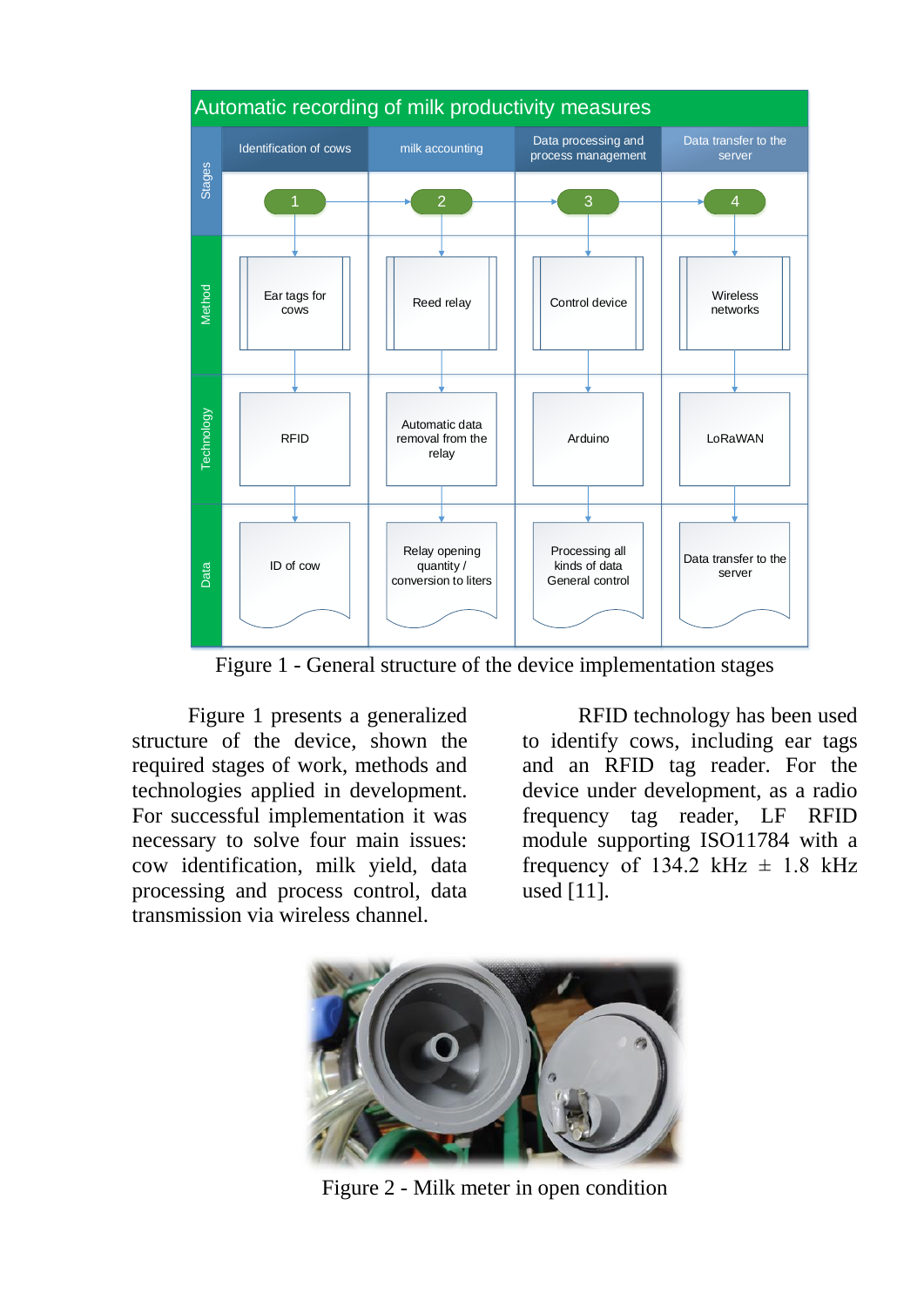A counter with mechanical principle (Fig. 2) used as a device for measuring milk quantity entering during milking. A valve with a cover is installed in the working cavity of the counter base, into which a magnet interacting with the reed switch is formed. The base of the counter covered with a glass with outlet fitting. An O-ring used to seal the meter cavity. Passing milk portions repel the valve cap, which causes the reed relay to open [12].

Arduino Mega based on ATmega2560 was chosen as the controller. It counts the opening time of the reed through the received

pulses. To connect the Arduino radio modules is supplemented with a developed expansion board with RFID reader and data transfer chip via LoRaWAN. RFM95W module has been selected as a LoRa standard transceiver [13].

Having determined all the necessary components and intermediate solutions, a device for accounting for milk productivity has been developed. The developed device is a form factor expansion card for the Arduino Mega, and works only in conjunction with this controller. Figure 3 shown the schematic diagram of the device.



Figure 3 - Schematic diagram of the device

On the basis of VT1 - VT7 transistors the level adapters of 3.3V <-> 5V built. This section of the

circuit necessary because Arduino Mega 2560 works with voltage levels 0 - 5V, and RFM95W module with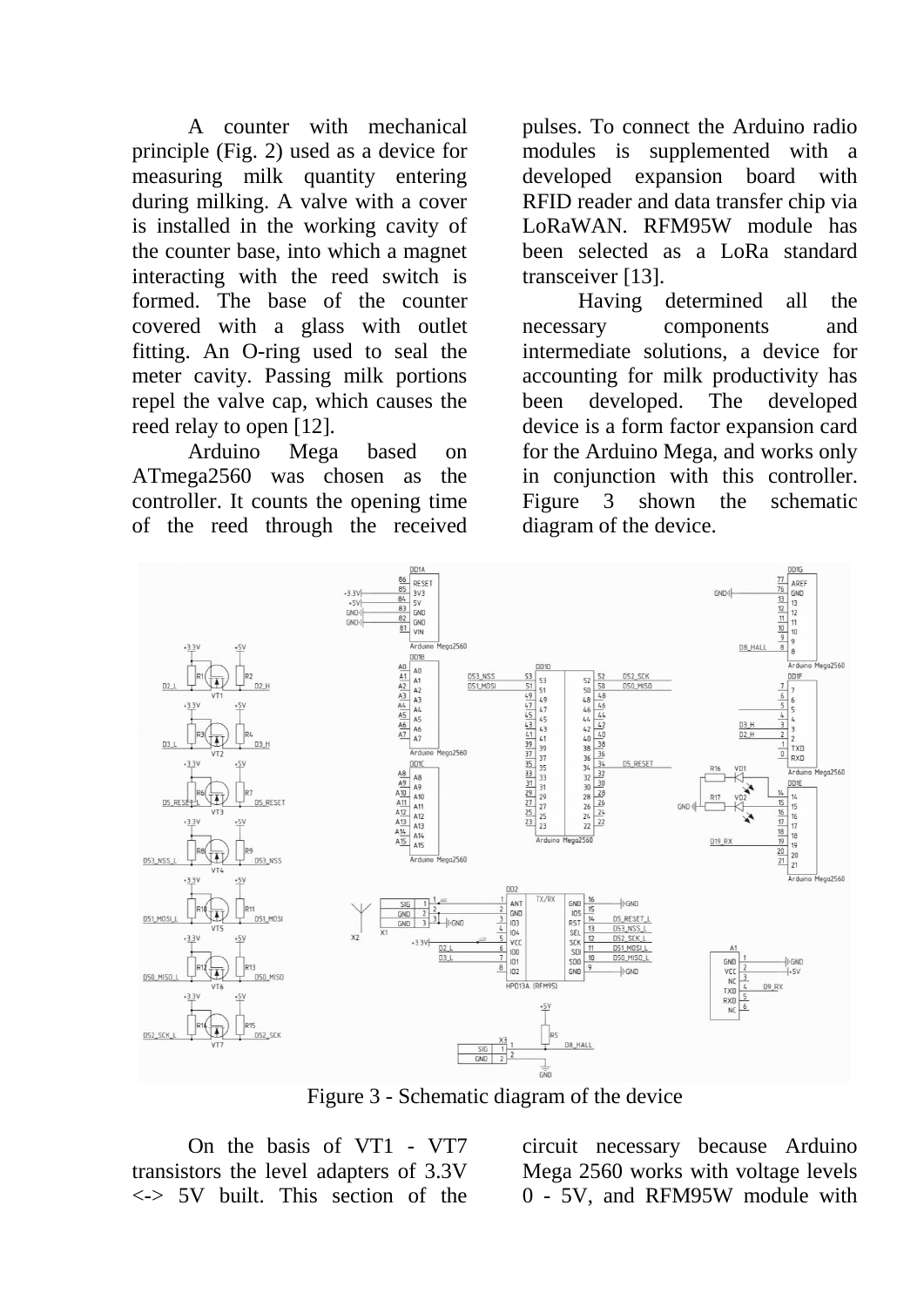levels 0 - 3.3V. The Arduino Mega 2560 controller terminals shown as DD1A to DD1G components. Diodes VD1, VD2 act as indicators. DD2 was the RFM95W module responsible for data transmission via the LoRaWAN interface. The X2 antenna is connected to connector X1, which operates at a frequency of 868 MHz (LoRa operating frequency for the region of Kazakhstan). Reed switch connected to the X3 connector. One foot of the reed switch is pulled up to the supply voltage through the resistor R5 to provide logical signal levels on the D8 foot of our controller, and the second foot was connected to the

ground. A1 is a RFID module. 3 feet used. Two feet were used for module power supply and one for serial port data reading. The data is read on the D9 foot of the Arduino Mega 2560 microcontroller, as it is on this foot inside the controller that the Serial1 serial port was connected.

Figures 4, 5 shown threedimensional models of the accessory board of the device under development. The LoRa RFM95W module was located on the bottom of the board. Level coordination was implemented on the bottom side of the board.



Figure 4 - Three-dimensional device model. View from above.



Figure 5 - Three-dimensional device model. Bottom view.

The controller work program was written on the basis of the developed algorithm (Figures 6, 7).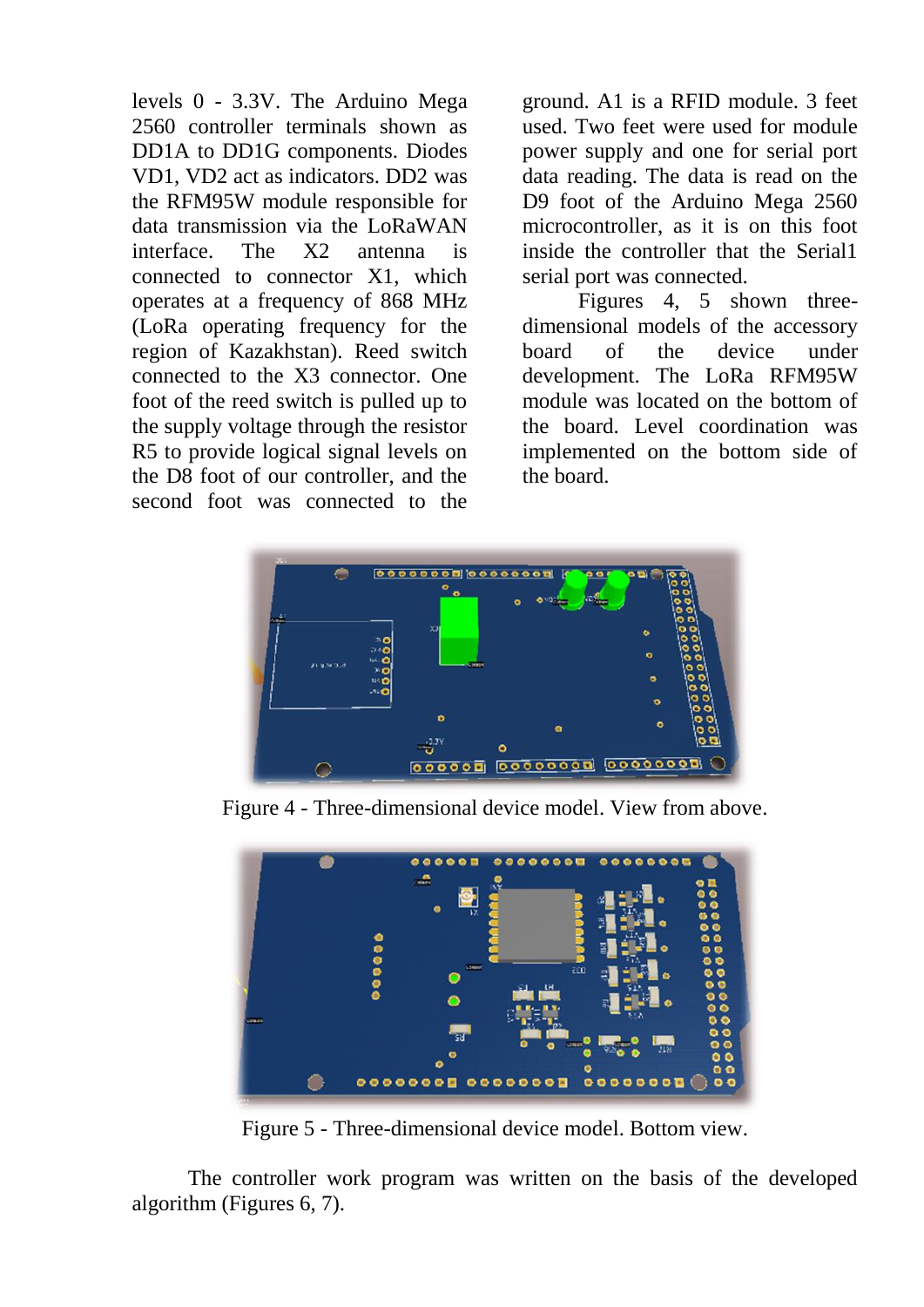



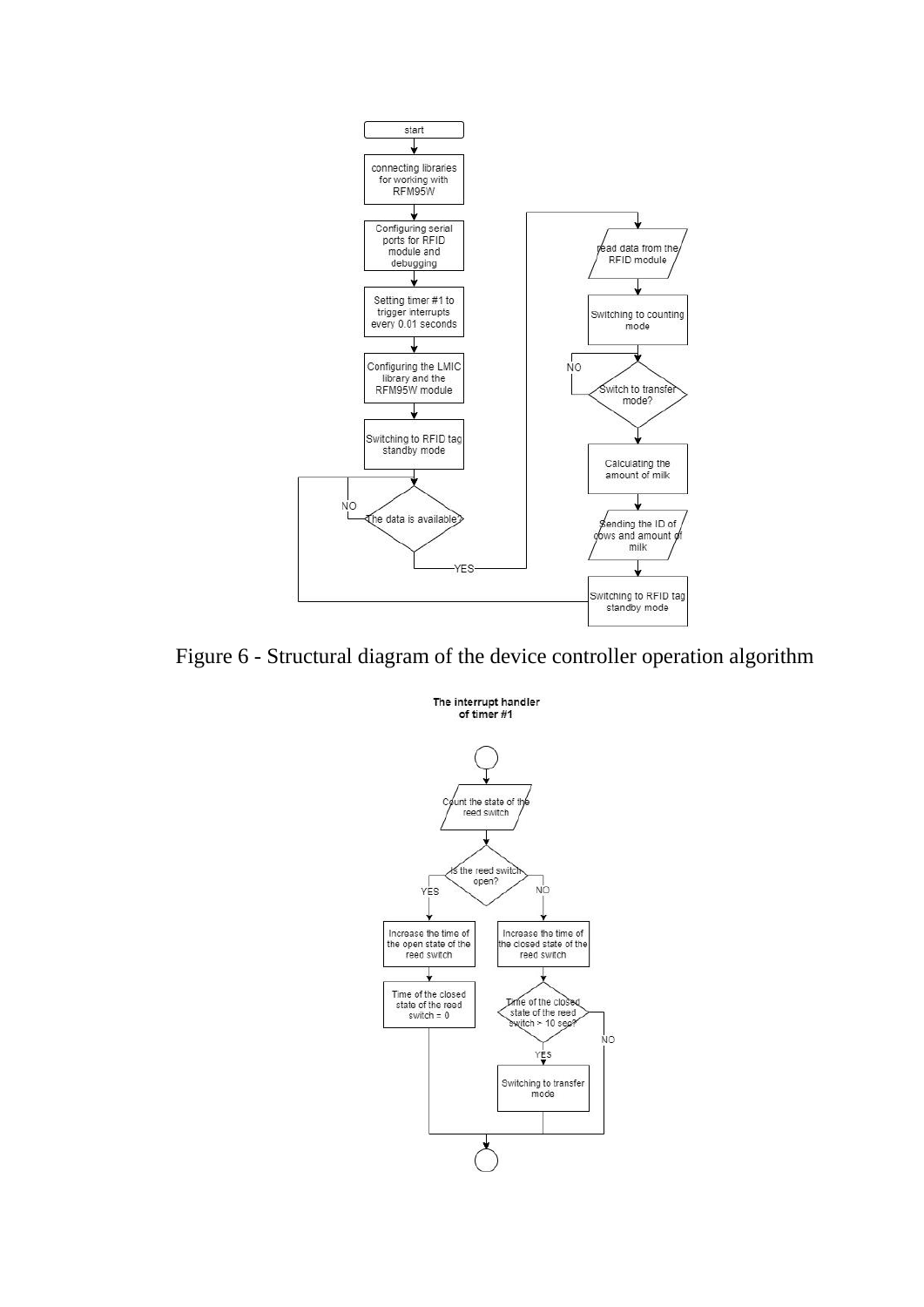Figure 7 - Structural diagram of the device controller operation algorithm. Clock interrupt handler

When power is supplied to the controller, all device modules were configured. After configuration, the system goes into standby mode for data from the RFID module. As soon as the RFID module returns the tag information, the system enters the counting mode. In fact, the system ran an empty cycle until an interrupt occurs according to timer 1 (Fig. 7). Previously, the timer was set to operate every 0.01 seconds. In the interrupt handler, the controller reads the state of the reed switch, and if it is open, the open time counter increments, the closed state of the reed switch is reset. Otherwise, the

time of the closed state of the reed relay were incremented, if it was closed for more than 10 seconds, the program gives a signal to change the state and switch to the processing and data transfer mode. Using this logic, it is possible to eliminate unnecessary operator actions to stop the meter. In data processing and transmission mode, the controller converts the reed open state time to litres and sends the data to the server via the LoRaWAN interface.

Figure 8 shown the implemented device in assembled form, with RFID reader, LoRa module and antennas installed.



Figure 8 -Components of the implemented device

#### **Research results**

The final device encased in a plastic case, which houses a platform with a microcontroller and an expansion module with LoRa transmission chips and an RFID reader. The device captured the individual cow's identification number through an RFID system, compared it with the calculated yield and sends the data to a server via the LoRa wireless interface.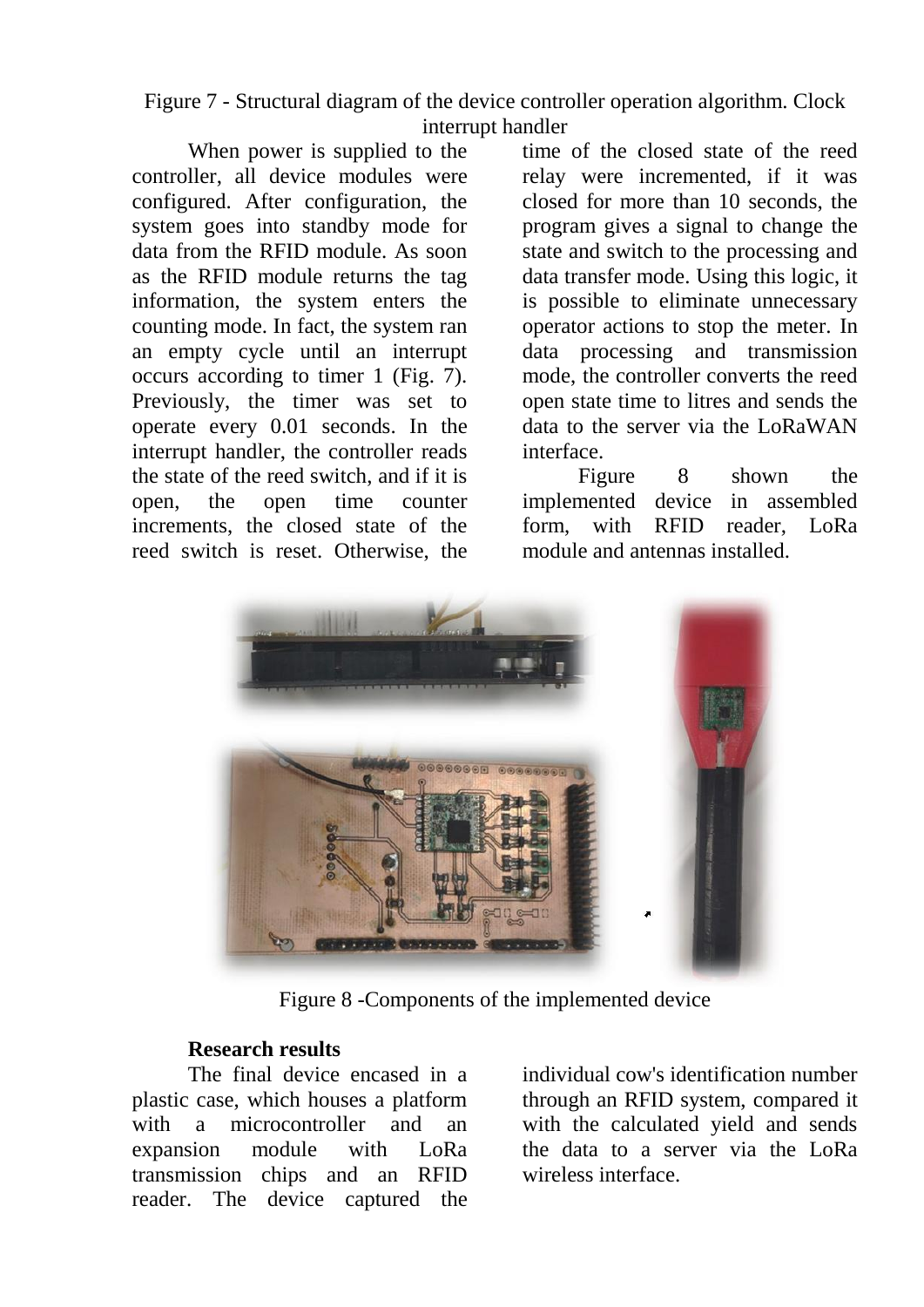

Figure 9 - Mobile milking machine with automatic milk yield recording

Figure 9 shown the connection of the device to the milking machine. The board with the controller was located in a box with a marked frame 1. The reed sensor was located in the grey glass highlighted by the frame.

Several experiments were carried out on the dairy farm KT

"Mambetov m Ko", including cows with the first milking after calving (Figure 10). Displacement calculations were calculated on the controller built into the meter, and the result was transmitted via the LoRa channel to a remote server.

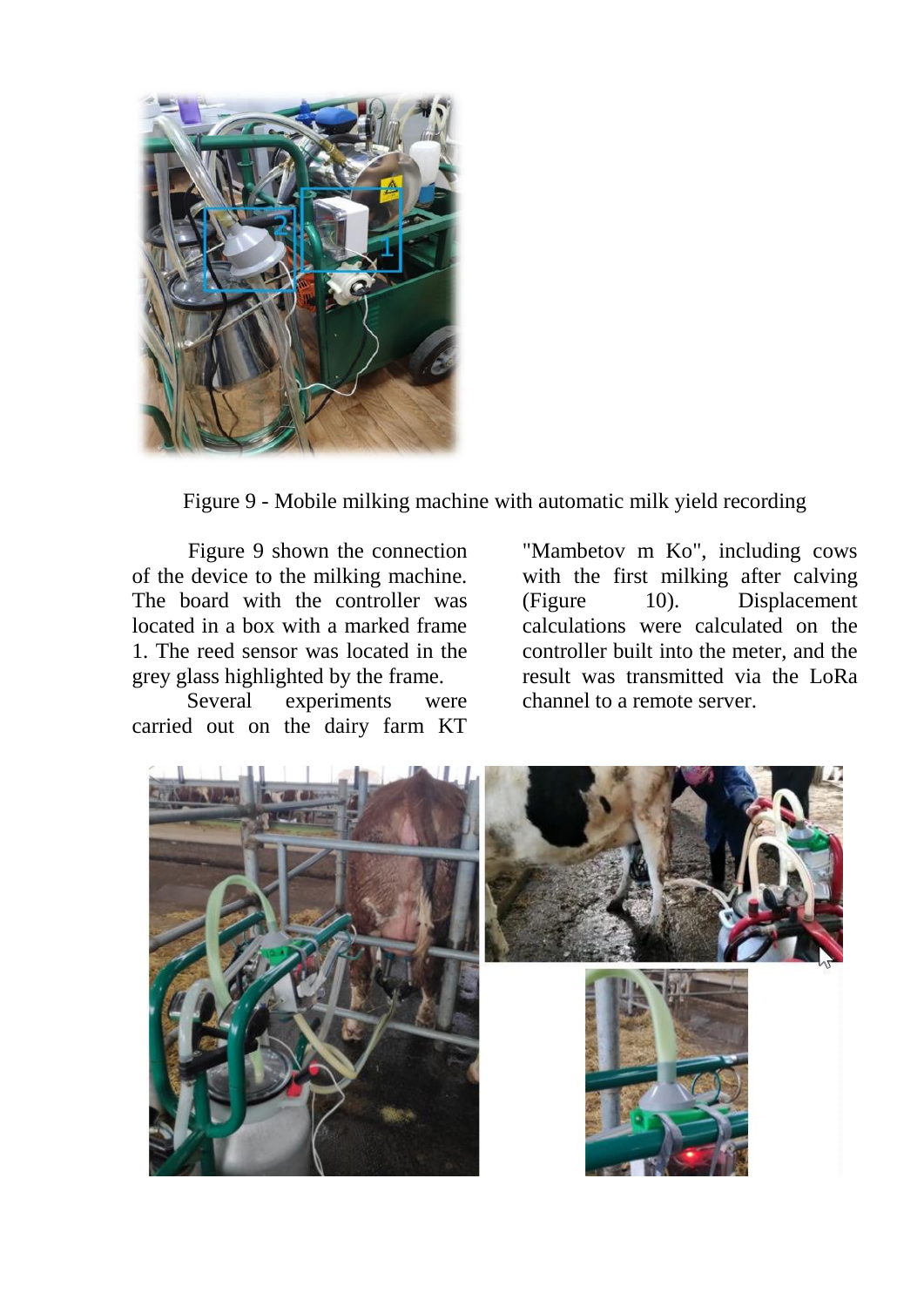## **Conclusion**

The article was based on the practical implementation of the device related to IoT and using radio interfaces to collect and transmit useful information. The article was based on an understanding of the principles and advantages of RFID and LoRa technology. The developed equipment for accounting milk productivity will allow to receive automatically data on milk yield from a separate cow during milking by mobile devices, which was previously not possible. In conjunction with the RFID system, the device created an opportunity to track their productivity. The use of LoRaWAN network will increase the service life of the module and give independence from cellular network coverage.

This development will allow farmers in Kazakhstan to keep accurate records of milk productivity, because milk productivity is influenced by a large number of factors. One of the most important management is feeding, a decrease in milk yield indicates incorrect feeding, which in the future will lead to problems with the health of cows and animal reproduction. An important point is the culling of animals, the farmer will be able to identify lowyielding animals and take timely measures to repair the herd with more productive animals.

The present work was performed within the framework of program-targeted funding of the Ministry of Agriculture of the Republic of Kazakhstan, BR06349515 "Transfer and adaptation of innovative technologies for optimizing the production processes in dairy farms of Northern Kazakhstan".

### **References**

1 Saksa E.I., Barsukova O.E. Influence of the level of milk production on the fertility of cows // Zootechnia. - 2007 - No.11 – PP.23 - 26.

2 Overview of the market of milk and dairy products of the Member States of the Eurasian Economic Union [electron. resource]. - 2019. - URL: http://www.eurasiancommission.org/ru/act/prom\_i\_agroprom/dep\_agroprom/sensit ive\_products/ (date accessed: 25.07.2020).

3 Gantner V., Jovanovac S., Raguz N., Klopcic M., Solic D. Prediction of lactation milk yield using various milk recording methods // Biotechnology in Animal Husbandry. 2008 – No.24 – PP.3 – 4

4 Elijah O., Rahman T., Orikumhi I., Leow C., Hindia M. An Overview of Internet of Things (IoT) and Data Analytics in Agriculture: Benefits and Challenges // IEEE Internet of Things Journal. – 2018. - Vol.5, No.5 - PP.3758- 3773

5 Communication technologies for the Internet of things in agriculture (Agro IoT) and the role of telecom operators [electron. resource]. - 2017. - URL: https://json.tv/en/ict\_telecom\_analytics\_view/communication-technologies-for-the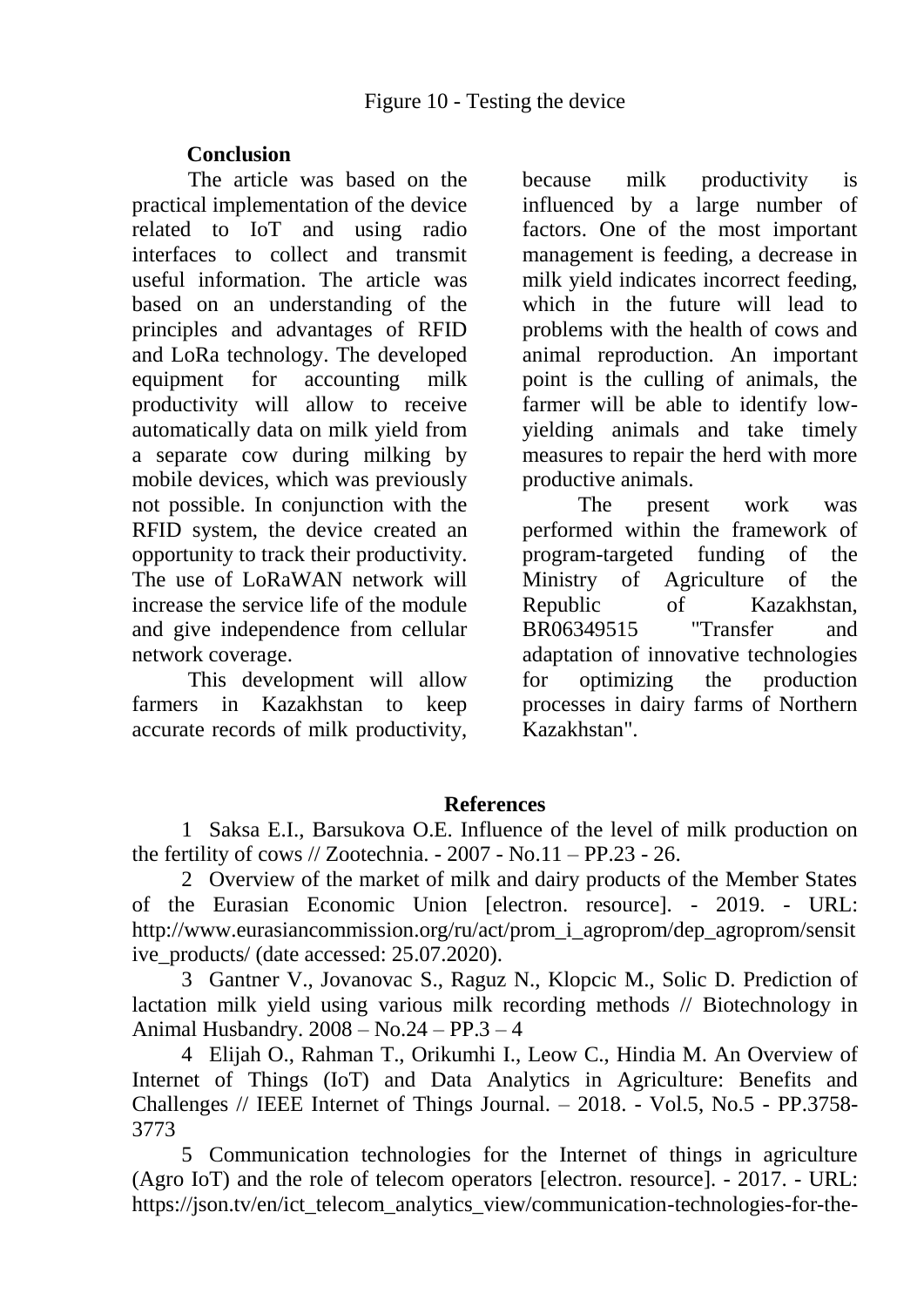internet-of-things-in-agriculture-agro-iot-and-the-role-of-telecom-operators (date accessed: 30.07.2020).

6 Mishurov N.P., Kuzmina T.N. Tendentsii razvitiya tekhniki dlya molochnogo skotovodstva [In Russian: Trends in the development of equipment for dairy cattle breeding] // Bulletin of VNIIMZH.  $- 2015. -\text{No.}3(19)$ .  $-\text{PP.}13\text{-}20$ 

7 Cockburn M., Savary P., Kauke M., Hoehne-Hückstädt M., Hermanns U., Ellegast R. Improving ergonomics in milking parlors: Empirical findings for optimal working heights in five milking parlor types // Journal of dairy science – 2014. – No.98 – PP.966-974

8 Wang Y. Research of the Cow Body Evaluation System Based on Internet of Things // International Conference on Virtual Reality and Intelligent Systems. - Jishou, China, 2019. – PP.243-246.

9 Sherazi H.H.R., Piro G., Grieco L.A., Boggia G. When Renewable Energy Meets LoRa: A Feasibility Analysis on Cable-Less Deployments // IEEE Internet of Things Journal. – 2018. - Vol.5, No.6. - PP.5097-5108

10 Mirmanov A., Ostretsov K., Baiguanysh S. Algoritm snyatiya pokazaniy schetchika dlya dal'neyshey peredachi po radiokanalu [In Russian: Algorithm readings of the counter reading for further radio transmission] // The Bulletin of Kazakh Academy of Transport and Communications named after M. Tynyshpayev.  $-2020$ . – Vol.112, No.1 – PP.274-283

11 ST RK ISO/IEC 18000-2-2013 Information technology. RFID for facility management. Part 2. Parameters for communication via radio interface at frequencies below 135 kHz. - Ent. 01.01.2015. - Astana: Kazakhstan Institute for Standardization and Certification, 2015. – 172 p.

12 Individual (group) milk meter CM-16 (I): technical description and operation manual [electron. resource]. - 2019. - URL: http://www.tdrashodomer.ru/catalog/rashodomery-schetchiki/prochee/sm-16I.htm [date accessed: 08.04.2020]

13 RF Transceiver Module RFM95W [electron. resource]. - 2019. - URL: https://www.hoperf.com/modules/lora/RFM95.html [date accessed: 02.03.2020]

14

# **DAIRY PRODUCTIVITY ACCOUNTING AUTOMATIC DEVICE BASED ON RFID AND LORA TECHNOLOGIES**

*S.B.<sup>1</sup>Baiguanysh, M.Sc. A.B.Mirmanov <sup>1</sup> , Assoc.Professor O.V. <sup>2</sup>Stukach, Professor, Dr.Tech.Sc. S.А. 1 Isabekova, Cand. Agr. Sc. <sup>1</sup>S. Seifullin Kazakh Agrotechnical University, 62, Zhenis avenue, Nur-Sultan, 010011, Kazakhstan <sup>2</sup>National Research University Higher School of Economics 20, Pokrovsky Boulevard, Moscow, Russian Federation mirmanov.arman@gmail.com*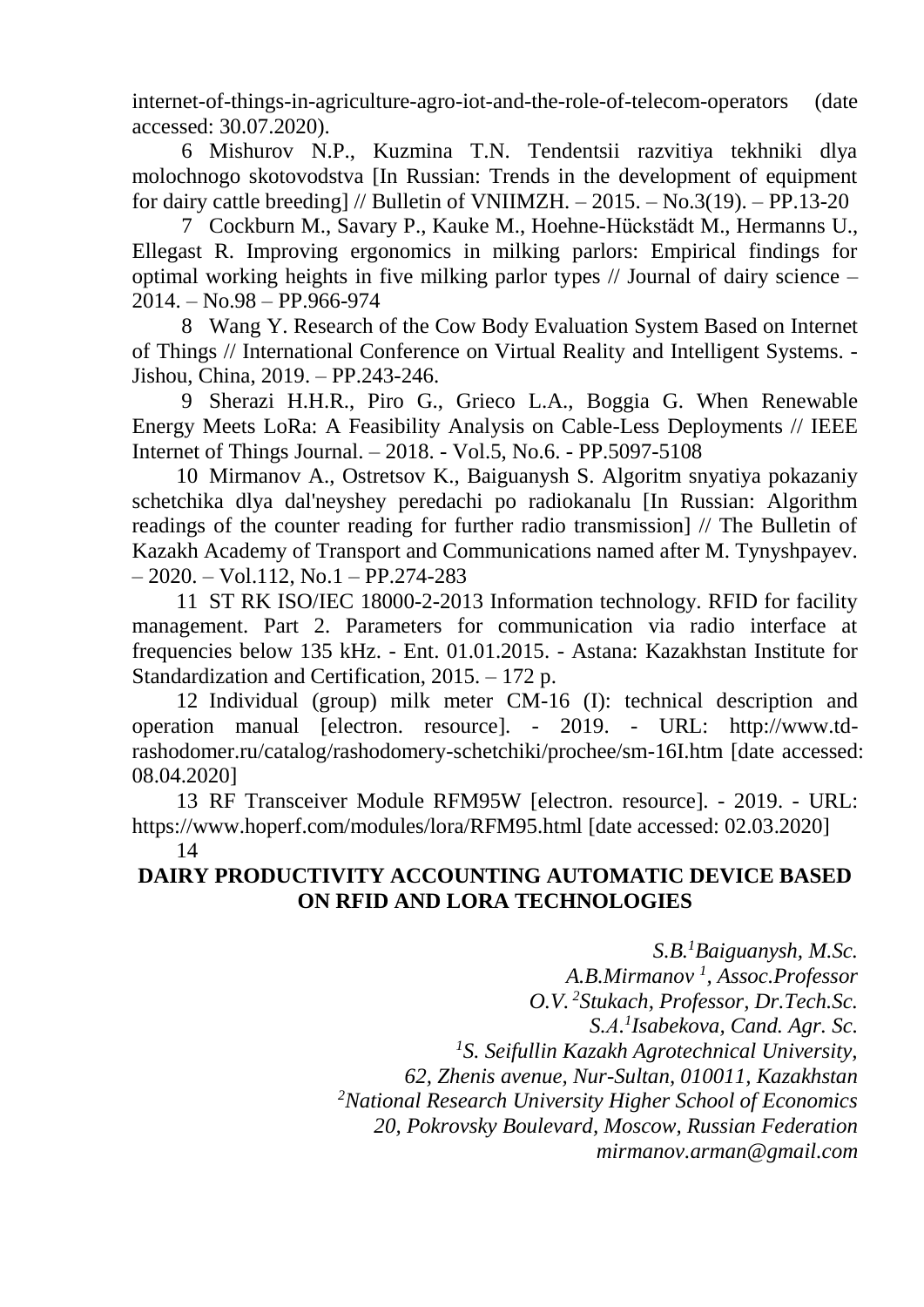The use of mobile milking machines in dairy farms remains popular. In the near future, a replacement for robotic systems such as " Carrousel", "Herringbone" and others is not foreseen both on small farms and for the first milking after calving. As a result, the presented development is relevant and in demand. The created equipment for automated accounting of milk productivity is a device with a hardware-software module that collects data on milk yield from an identified cow, performed by a mobile milking machine, and sends the data automatically via a wireless communication channel. The technological features of the experimental model of universal equipment for automatic recording of milk production are the use of a reed switch for milk counting, radio frequency identification and data transmission using the LoRa protocol with low energy consumption. A control program was written to execute the developed algorithm. A special Arduino Mega expansion board has been developed for processing RFID signals and reed switch pulses. The algorithm of work assumes obligatory radio-frequency identification of the cow before the start of milking, and automatic transmission of data upon its completion. The data storage server wirelessly sends information about the amount of milk, cow ID, start and end time of milking. Experimental tests were carried out on dairy farms using mobile milking machines. As a result, the viability of the proposed solution and its advantages were proved: efficiency and structured data, no manual logging, flexibility in expanding functionality.

**Keywords:** Agriculture, Internet of Things, Radiofrequency identification, LoRa, intelligent dairy farming, automatic method, milk meter, Arduino, ATmega2560

### **УСТРОЙСТВО ДЛЯ АВТОМАТИЧЕСКОГО УЧЕТА МОЛОЧНОЙ ПРОДУКТИВНОСТИ НА БАЗЕ ТЕХНОЛОГИЙ RFID И LORA**

*С.Б.<sup>1</sup>Байгуаныш, м.т.н. А.Б.<sup>1</sup>Мирманов, ассоц.профессор О.В.<sup>2</sup>Стукач, профессор, д.т.н. С.А.<sup>1</sup>Исабекова, к.с.-х.н. <sup>1</sup>Казахский агротехнический университет имени С.Сейфуллина, Республика Казахстан, 010011, г.Нур-Султан, пр.Женис, 62 <sup>2</sup>Национальный исследовательский университет Высшая школа экономики Российская Федерация, 109028, г.Москва, ул.Покровский бульвар, 11 mirmanov.arman@gmail.com*

Применение мобильных доильных установок на молочных фермах остаётся популярным. В ближайшее время замена на роботизированные системы типа «Карусель», «Ёлочка» и другие не предвидится как на малых фермах, так и для первой дойки после отёла. Это делает представленную разработку актуальной и востребованной. Созданное оборудование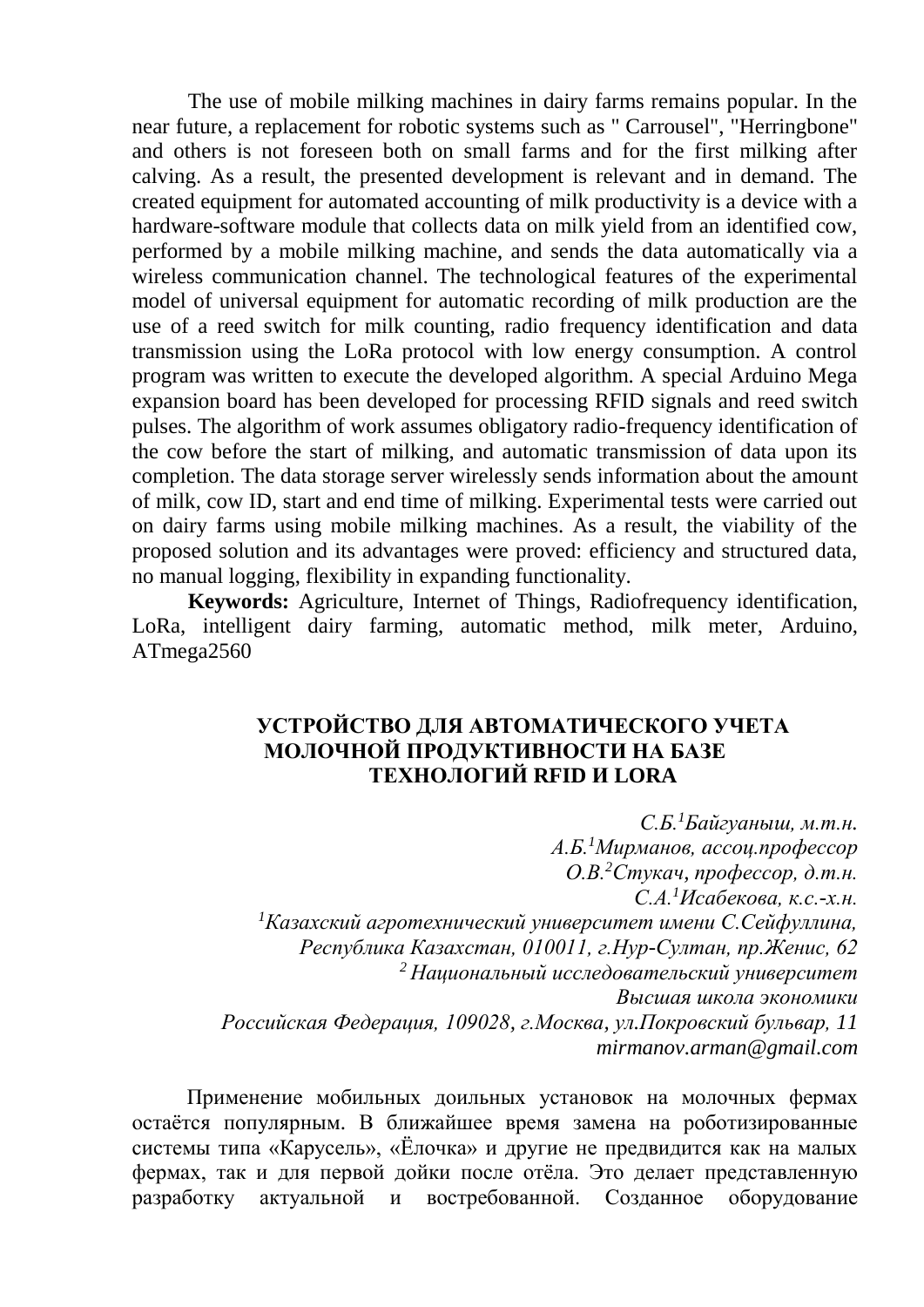автоматизированного учета молочной продуктивности представляет собой устройство с аппаратно-программным модулем, осуществляющее сбор данных об удое с идентифицированной коровы, совершенном мобильным доильным аппаратом, и отправку данных в автоматическом режиме по беспроводному каналу связи. Технологическими особенностями экспериментального образца универсального оборудования по автоматическому учету молочной продуктивности являются применение герконового датчика для подсчёта молока, радиочастотной идентификации и передачи данных по протоколу LoRa с низким энергопотреблением. Для исполнения разработанного алгоритма написана программа управления. Разработана специальная плата расширения на Arduino Mega для обработки сигналов RFID и импульсов геркона. Алгоритм работы предполагает обязательную радиочастотную идентификацию коровы до начала дойки, и автоматическую оправку данных по её завершению. На сервер хранения данных по беспроводному каналу отправляется информация о количество молока, ID коровы, времени начала и окончания дойки. Экспериментальные испытания проводились на молочных фермах с использованием мобильных доильных аппаратов. В результате доказана жизнеспособность предложенного решения и её преимущества: оперативность и структурированность данных, отсутствие ведения журнала в ручном режиме, гибкость в расширении функционала.

**Ключевые слова:** сельское хозяйство, Интернет вещей, радиочастотная идентификация, LoRa, интеллектуальное молочное животноводство, автоматический метод, счетчик молока, Arduino, ATmega2560

### **RFID ЖӘНЕ LORA ТЕХНОЛОГИЯЛАРЫ НЕГІЗІНДЕГІ СҮТ ӨНІМДІЛІГІН АВТОМАТТЫ ЕСЕПКЕ АЛУҒА АРНАЛҒАН ҚҰРЫЛҒЫ**

*С.Б.Байгуаныш<sup>1</sup> , т.ғ.м. А.Б.Мирманов<sup>1</sup> , қауымдастырылған профессор О.В Стукач<sup>2</sup> , профессор, т.ғ.д. С.А.Исабекова<sup>1</sup> , а.-ш. ғ. к. <sup>1</sup>С.Сейфуллин атындағы Қазақ агротехникалық университеті, Қазақстан Республикасы, 010011, Нұр-сұлтан, Жеңіс даңғылы, 62 <sup>2</sup>Ұлттық зерттеу университеті Экономика жоғары мектебі Ресей Федерациясы, 109028, Мәскеу қ., Покровский бульвары, 11 mirmanov.arman@gmail.com*

Сүт фермаларында мобильді сауу қондырғыларын қолдану танымал болып қала береді. Жақын арада ауыстыру уақыты "Әткеншек", "Шырша" типті роботтандырылған жүйелерде және де басқа ауыстыру шағын